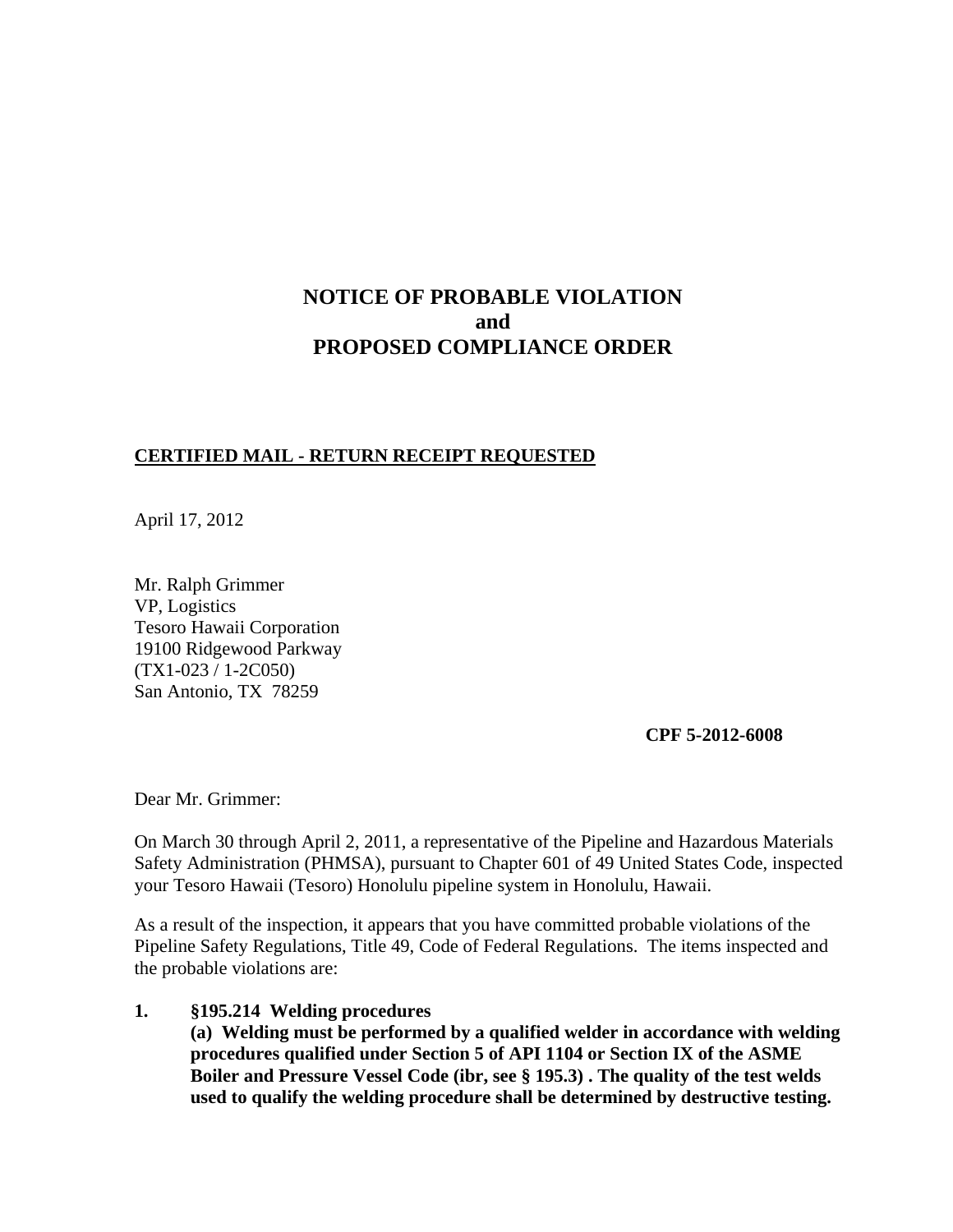## **(b) Each welding procedure must be recorded in detail, including the results of the qualifying tests. This record must be retained and followed whenever the procedure is used.**

Tesoro failed to demonstrate that qualifying tests of their in-service welding procedure had been performed. Specifically Tesoro had no record of qualifying test results for PLM-A2, the weld procedure used for the installation of a 65" sleeve repair on 6/19/ 2009. An operator's welding procedures must be qualified under API 1104 or Section IX of ASME Boiler and Pressure Vessel Code. The quality of the test weld must be determined by destructive testing. The operator must retain and follow those weld procedures and the qualifying test records whenever that weld procedure is used.

**2. §195.402 Procedural manual for operations, maintenance, and emergencies (c) Maintenance and normal operations. The manual required by paragraph (a) of this section must include procedures for the following to provide safety during maintenance and normal operations: (12) Establishing and maintaining liaison with fire, police, and other appropriate public officials to learn the responsibility and resources of each government organization that may respond to a hazardous liquid or carbon dioxide pipeline emergency and acquaint the officials with the operator's ability in responding to a hazardous liquid or carbon dioxide pipeline emergency and means of communication.**

Tesoro failed to maintain liaison with various local fire departments responsible for responding to Tesoro Honolulu pipeline emergencies. Interviews with Tesoro personnel revealed that it had been about three years since the last fire department review of Tesoro's Honolulu pipeline facilities. An operator is required to maintain liaison with government organizations who may respond to an operator's pipeline emergencies. These liaison activities must include each participating pipeline and emergency responder group learning of the other's capabilities, responsibilities, and resources to respond to pipeline emergencies. Liaison activities must also include some preliminary emergency response planning between the operator and the local emergency responders.

**3. § 195.402 Procedural manual for operations, maintenance, and emergencies. (a) General. Each operator shall prepare and follow for each pipeline system a manual of written procedures for conducting normal operations and maintenance activities and handling abnormal operations and emergencies…. (c) Maintenance and normal operations. The manual required by paragraph (a) of this section must include procedures for the following to provide safety during maintenance and normal operations: (13) Periodically reviewing the work done by operator to determine the effectiveness of the procedures used in normal operation and maintenance and** 

**taking corrective action where deficiencies are found.**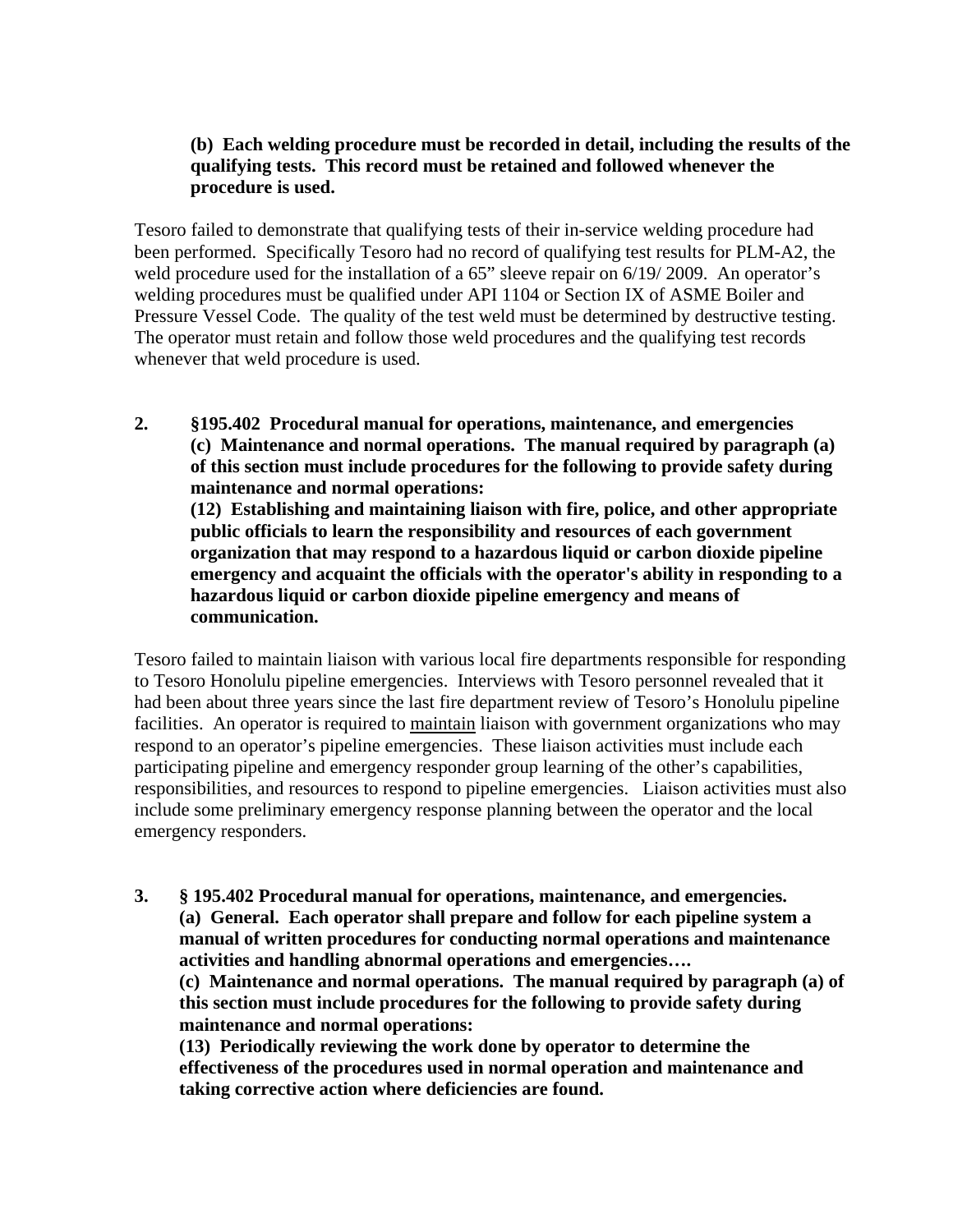Tesoro failed to follow its procedures for effectiveness reviews. Tesoro failed to demonstrate that they 1) had completed periodic reviews of work done by its employees and contractors to determine the effectiveness of their O&M procedures and 2) had taken corrective action to remedy deficient procedures when found. Tesoro had a procedure for doing effectiveness reviews but they had no records to demonstrate that these reviews or any corrective actions had been taken on account of the reviews. An operator is required to periodically review the work done by its employees and contractors to determine the effectiveness of procedures used to complete that work and if any deficiencies are found in the procedures they are required to take corrective action to remedy those deficiencies.

**4. § 195.452 Pipeline integrity management in high consequence areas (k) What methods to measure program effectiveness must be used? An operator's program must include methods to measure whether the program is effective in assessing and evaluating the integrity of each pipeline segment and in protecting the high consequence areas. See Appendix C of this part for guidance on methods that can be used to evaluate a program's effectiveness.**

Tesoro failed to perform a causal factor analysis of two (2) third-party strikes to their Honolulu pipeline in 2009. One of these strikes was by HECO and another by an archaeological contractor doing work for the "Kam" Highway. Both of these third party strikes occurred even though each third party had made a One-Call. Tesoro had not determined the root cause of these strikes so that preventative actions could be taken to prevent such occurrences in the future. An operator is required to implement a program that will monitor the performance of the Integrity Management program including risk-assessment and mitigation methods with the intent of reducing the likelihood and consequences of a product release. Root cause analysis is a key element in the Program Evaluation process in order to effectively diagnose problems and develop corrective actions.

**5. § 195.573 What must I do to monitor external corrosion control? (a) Protected pipelines. You must do the following to determine whether cathodic protection required by this subpart complies with Sec. 195.571: (2) Identify not more than 2 years after cathodic protection is installed, the circumstances in which a close-interval survey or comparable technology is practicable and necessary to accomplish the objectives of paragraph 10.1.1.3 of NACE SP 0169 (incorporated by reference, see § 195.3).**

Tesoro failed to demonstrate that they had identified the circumstances in which a close interval survey (CIS) or comparable technology was practical and necessary to accomplish the objectives of paragraph 10.1.1.3 of NACE RP0169 for their Honolulu pipeline. Specifically Tesoro's procedure LO028 Corrosion Control stated "Every 5 years the pipeline or portion of the pipeline will be evaluated for the need of a Close Interval Survey (beginning 7/2004)" yet Tesoro had no records to demonstrate that they had identified circumstances in which a CIS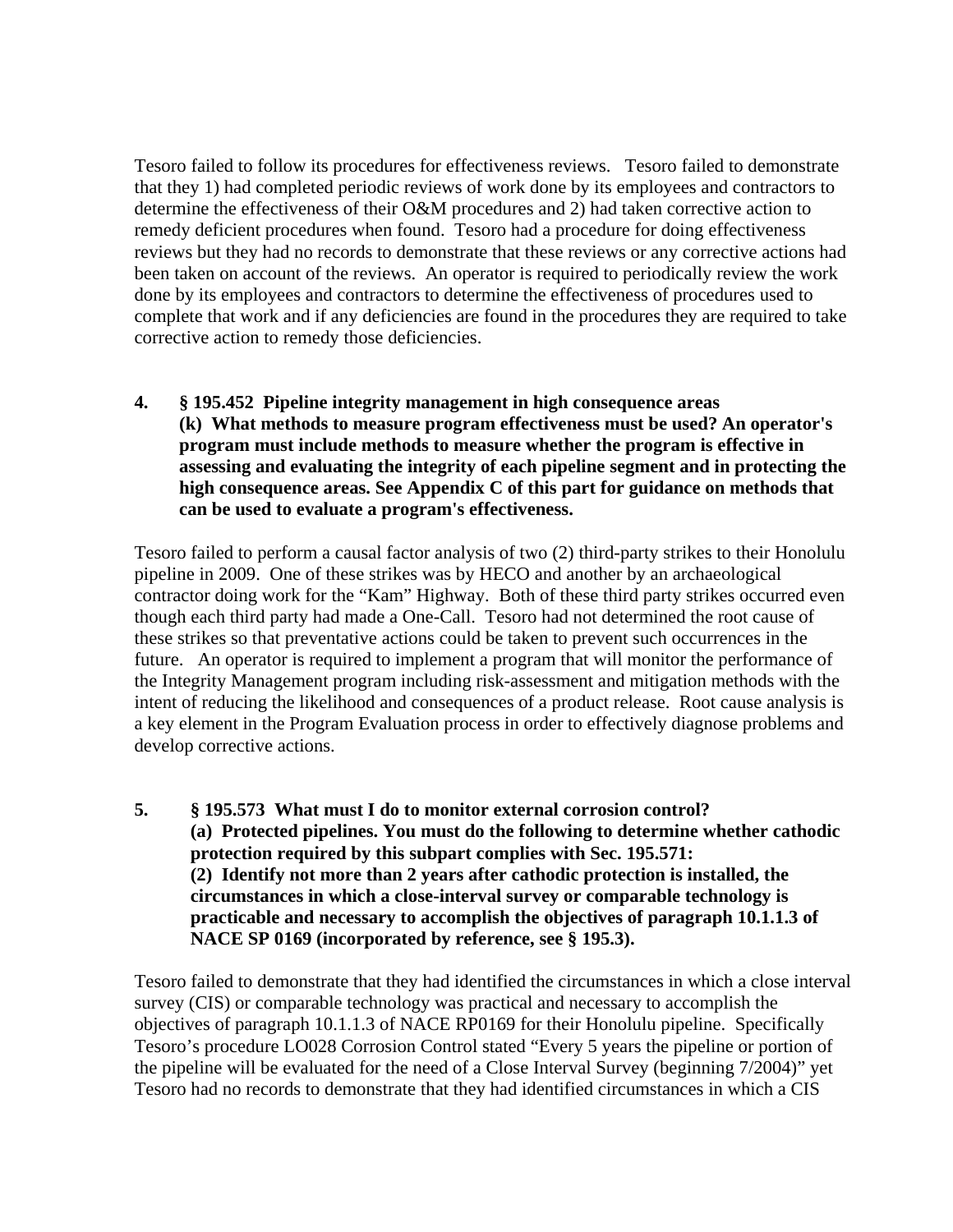was practical and necessary. When practicable and determined necessary by sound engineering practice, an operator is required to perform a detailed CIS potential survey to (a) assess the effectiveness of the cathodic protection system; (b) provide base line operating data; (c) locate areas of inadequate protection levels; (d) identify locations likely to be adversely affected by construction, stray currents, or other unusual environmental conditions; or (e) select areas to be monitored periodically.

# **6. § 195.573 What must I do to monitor external corrosion control? (e) Corrective action. You must correct any identified deficiency in corrosion control as required by Sec. 195.401(b). However, if the deficiency involves a pipeline in an integrity management program under Sec. 195.452, you must correct the deficiency as required by Sec. 195.452(h).**

Tesoro had no records to demonstrate if corrective actions had either been planned or taken to correct cathodic protection (CP) deficiencies found in 2010. Tesoro's CP contractor had issued approximately 12 recommendations to Tesoro to correct CP deficiencies which were found during the contractor's 2010 CP field activities. It appeared that Tesoro had implemented some of these recommendations but Tesoro had no records to show whether all of the recommendations had been accepted or if there were plans to follow those recommendations not yet taken. An operator is required to correct any identified deficiency in CP. Additionally an operator is required to maintain a record of those corrective actions for at least 5 years as per 195.589(c).

# **7. § 195.577 What must I do to alleviate interference currents? (a) For pipelines exposed to stray currents, you must have a program to identify, test for, and minimize the detrimental effects of such currents.**

Tesoro had not developed a program for minimizing the detrimental effects of stray currents that could be associated with the new transit rail system (now under construction) which will closely parallel their Honolulu pipeline at locations. Rail transit systems are a known source of interference current and often have damaging effects on pipelines if not mitigated. An operator is required to have a program to identify, test for, and minimize the detrimental effects of stray currents.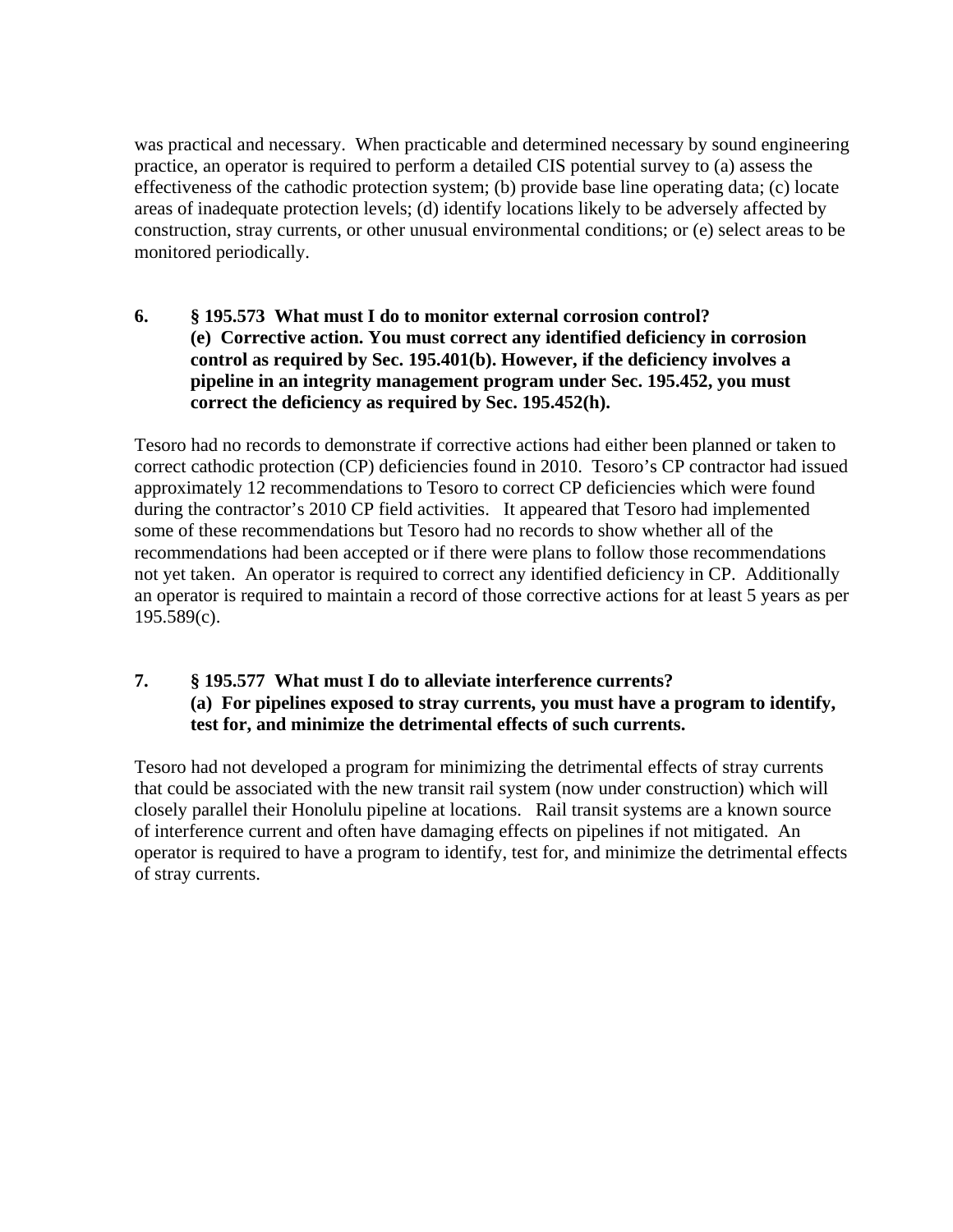## Warning Items

With respect to item 3 we have reviewed the circumstances and supporting documents involved in this case and have decided not to conduct additional enforcement action or penalty assessment proceedings at this time. We advise you to promptly correct this item. Be advised that failure to do so may result in Tesoro being subject to additional enforcement action.

### Proposed Compliance Order

With respect to items 1, 2, 4, 5, 6, and 7 pursuant to 49 United States Code § 60118, the Pipeline and Hazardous Materials Safety Administration proposes to issue a Compliance Order to Tesoro. Please refer to the *Proposed Compliance Order*, which is enclosed and made a part of this Notice.

## Response to this Notice

Enclosed as part of this Notice is a document entitled *Response Options for Pipeline Operators in Compliance Proceedings*. Please refer to this document and note the response options. Be advised that all material you submit in response to this enforcement action is subject to being made publicly available. If you believe that any portion of your responsive material qualifies for confidential treatment under 5 U.S.C. 552(b), along with the complete original document you must provide a second copy of the document with the portions you believe qualify for confidential treatment redacted and an explanation of why you believe the redacted information qualifies for confidential treatment under 5 U.S.C. 552(b). If you do not respond within 30 days of receipt of this Notice, this constitutes a waiver of your right to contest the allegations in this Notice and authorizes the Associate Administrator for Pipeline Safety to find facts as alleged in this Notice without further notice to you and to issue a Final Order.

In your correspondence on this matter, please refer to **CPF 5-2012-6008** and for each document you submit, please provide a copy in electronic format whenever possible.

Sincerely,

Chris Hoidal Director, Western Region Pipeline and Hazardous Materials Safety Administration

Enclosures: *Proposed Compliance Order Response Options for Pipeline Operators in Compliance Proceedings*

cc: PHP-60 Compliance Registry PHP-500 J. Davis (#133324)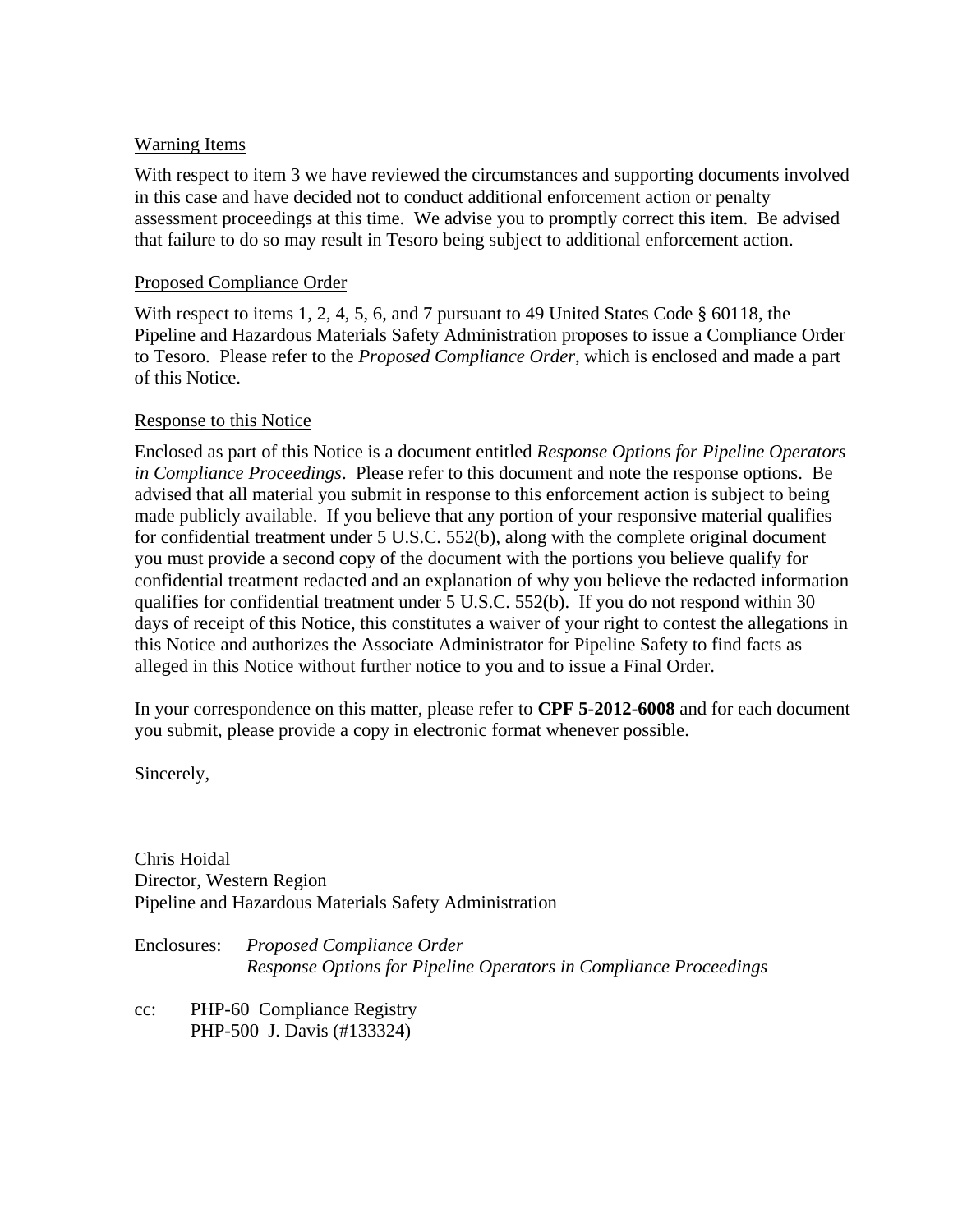# **PROPOSED COMPLIANCE ORDER**

Pursuant to 49 United States Code § 60118, the Pipeline and Hazardous Materials Safety Administration (PHMSA) proposes to issue to Tesoro a Compliance Order incorporating the following remedial requirements to ensure the compliance of Tesoro with the pipeline safety regulations:

- 1. In regard to Item Number 1 of the Notice pertaining to qualification of weld PLM-A2, Tesoro must perform destructive testing of this weld in accordance with API 1104 or Section IX of ASME Boiler and Pressure Vessel Code. Tesoro must then retain the record of this weld's qualification and any records showing this weld's use. Tesoro must submit records demonstrating compliance with this item to the Director, Western Region.
- 2. In regard to Item Number 2 of the Notice pertaining to liaison activities with local fire fighting organizations responsible for responding to Tesoro Honolulu pipeline emergencies, Tesoro must perform liaison activities with the fire, police and other public officials who are responsible for responding to fire and other emergencies on Tesoro's Honolulu pipeline facilities. These liaison activities must include each participating emergency responder group and Tesoro learning of the other's capabilities, responsibilities, and resources to respond to pipeline emergencies. Liaison activities must also include some preliminary emergency response planning between Tesoro and the local emergency responders. Tesoro must submit records demonstrating compliance with this item to the Director, Western Region.
- 3. In regard to Item Number 4 of the Notice pertaining to failure of Tesoro to perform a root cause analysis of two third party strikes of their Honolulu pipeline, Tesoro must perform a causal factor analysis to determine why Tesoro's damage prevention program and locate program failed to prevent these strikes. Tesoro must correct any deficiencies they find from this analysis. Tesoro must submit records demonstrating compliance with this item to the Director, Western Region.
- 4. In regard to Item Number 5 of the Notice pertaining to close interval surveys (CIS), Tesoro must perform a CIS of their Honolulu pipeline to (a) assess the effectiveness of the cathodic protection system; (b) provide base line operating data; (c) locate areas of inadequate protection levels; (d) identify locations likely to be adversely affected by construction, stray currents, or other unusual environmental conditions; and (e) select areas to be monitored periodically. Tesoro must submit records demonstrating compliance with this item to the Director, Western Region.
- 5. In regard to Item Number 6 of the Notice pertaining to corrective actions to remediate CP deficiencies found in 2010, Tesoro must address each of the recommendations within the Caufman Engineering 2010 CP report for Tesoro HI's Honolulu pipeline.<br>Tesoro must document how they have addressed each of those recommendations.<br>Tesoro must submit records demonstrating compliance with this ite Western Region.